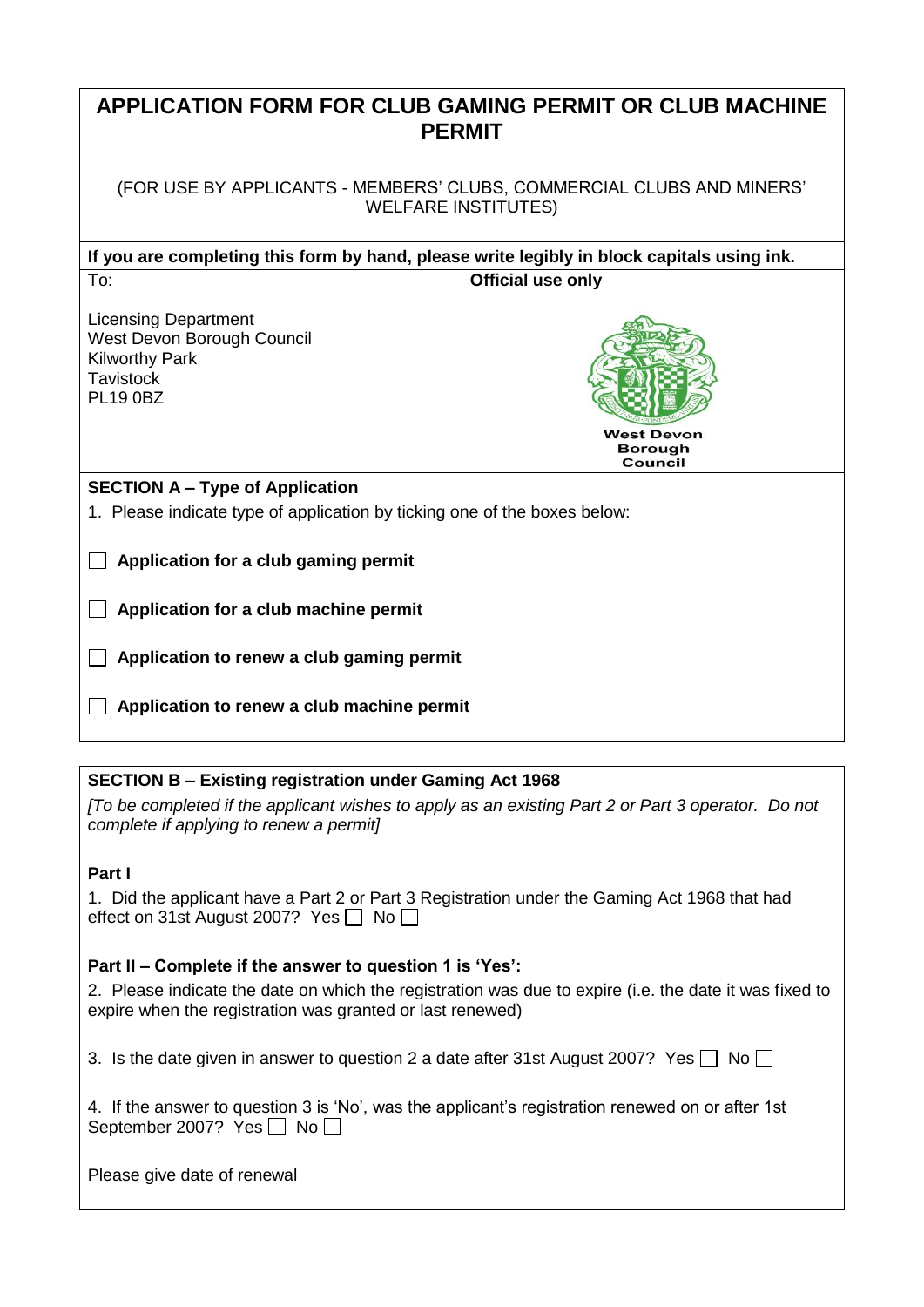| Part III - Complete if the answer to question 1 is 'NO':                                                                                                                                                                                                                                      |
|-----------------------------------------------------------------------------------------------------------------------------------------------------------------------------------------------------------------------------------------------------------------------------------------------|
| 5. Was the applicant first registered under Part 2 or Part 3 of the Gaming Act 1968 on or after 1st<br>September 2007? Yes $\Box$ No $\Box$                                                                                                                                                   |
| Please give date of first registration                                                                                                                                                                                                                                                        |
|                                                                                                                                                                                                                                                                                               |
| Part IV<br>6. If the answer to either question 1 or 5 is 'Yes', please indicate which type of registration:<br>Part 2 Registration $\Box$ Part 3 Registration $\Box$                                                                                                                          |
| 7. Does this application relate to the same (or substantially the same) premises as those to which<br>the registration relates? Yes $\Box$ No $\Box$                                                                                                                                          |
| 8. Is this application made before the 'relevant date'? Yes No                                                                                                                                                                                                                                |
| [The 'relevant date' is the date on which the registration is due to expire, except where the<br>applicant is registered for the first time on or after 1st September 2007, or the registration is<br>renewed on or after that date. In those circumstances, the 'relevant date' is:          |
| (a) for a Part 2 registration, (in a first registration case) the last day of the period of one year<br>beginning on the date of registration, or (in a renewal case) the last day of the period of ten years<br>beginning on the date of renewal;                                            |
| (b) for a Part 3 registration, the last day of the period of 5 years beginning on the date of<br>registration or renewal.]                                                                                                                                                                    |
| The applicant may apply as an existing operator if:<br>(a) the answer to questions 1, 3, 7 and 8 is 'Yes' OR<br>(b) the answer to questions 1, 4, 7 and 8 is 'Yes' OR<br>(c) the answer to questions 5, 7 and 8 is 'Yes'                                                                      |
| <b>AND</b><br>- the answer to question 6 is 'Part 2 Registration' and the applicant is applying for a club<br>gaming permit; OR                                                                                                                                                               |
| - the answer to question 6 is 'Part 3 Registration' and the applicant is applying for a club<br>machine permit.                                                                                                                                                                               |
| If the applicant is applying as an existing operator:<br>Do NOT complete SECTION C<br>Relevant documentation must be provided - see SECTION H<br>A different application fee is payable for an existing operator.                                                                             |
| <b>SECTION C - Fast-track Procedure</b>                                                                                                                                                                                                                                                       |
| [This section does not apply to Scotland]                                                                                                                                                                                                                                                     |
| 9. Please indicate if this application is made under the fast-track procedure <i>[tick as appropriate]</i> :<br>Yes $\Box$ No $\Box$ [to apply under the fast-track procedure, the applicant must be the holder of a club<br>premises certificate under section 72 of the Licensing Act 2003] |
| 10. If the answer to question 9 is 'Yes', please complete the declaration below:                                                                                                                                                                                                              |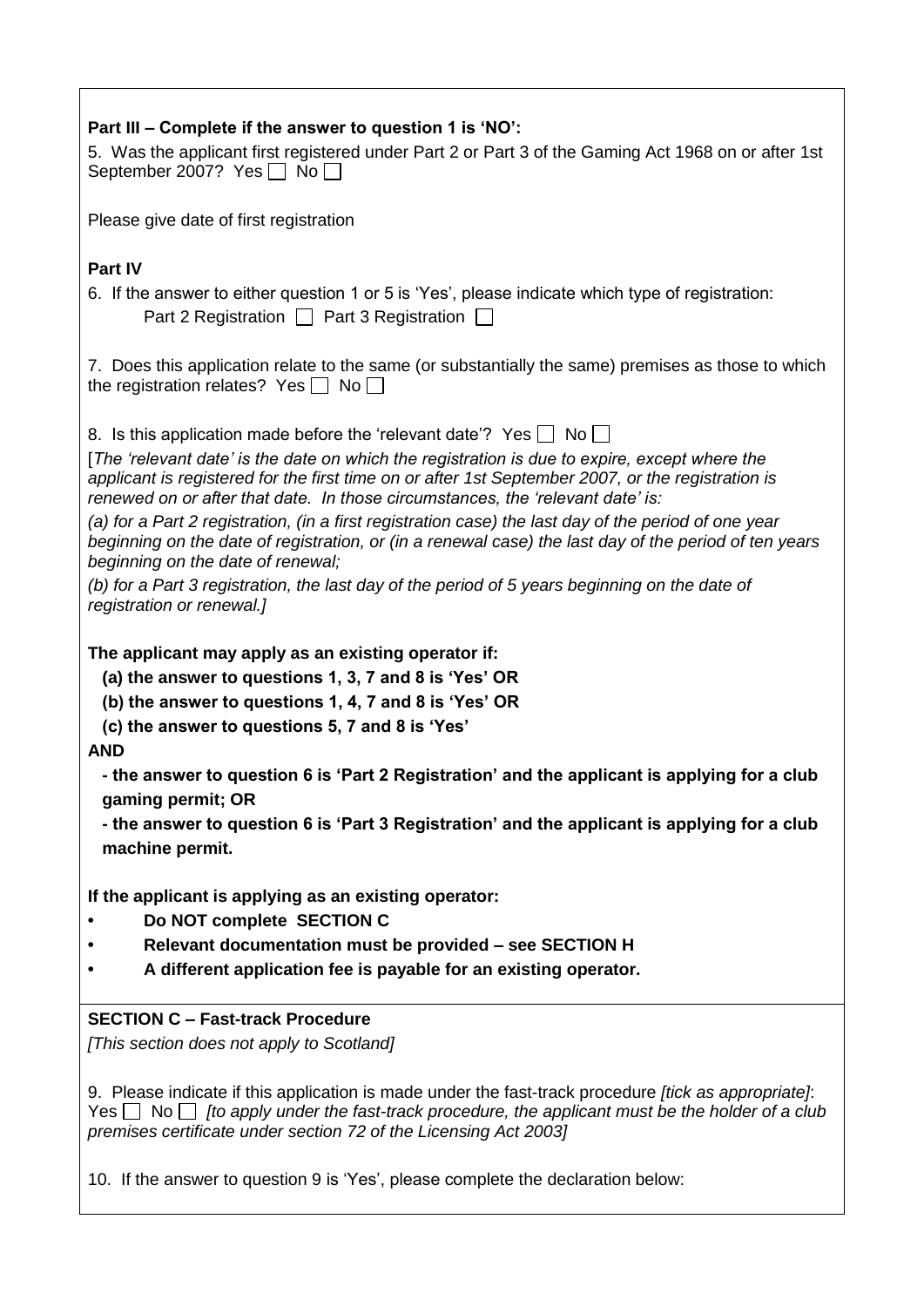| 'I hereby certify that the applicant for a permit is the holder of a club premises certificate under<br>section 72 of the Licensing Act 2003'      |
|----------------------------------------------------------------------------------------------------------------------------------------------------|
| <b>Full Name</b>                                                                                                                                   |
| Signature                                                                                                                                          |
| Capacity                                                                                                                                           |
| If the answer to question 9 is 'Yes' relevant documentation must be provided – see<br><b>SECTION H</b>                                             |
| <b>SECTION D - Details of the Applicant</b>                                                                                                        |
| 11. Name of applicant                                                                                                                              |
| 12. Address (including postcode) of premises on which the applicant operates                                                                       |
|                                                                                                                                                    |
|                                                                                                                                                    |
| [any gaming or gaming machines authorised by a relevant permit must take place or be located on<br>these premises]                                 |
| <b>SECTION E - Information about the Applicant</b>                                                                                                 |
| If the applicant is a miners' welfare institute, complete questions 13 to 16:                                                                      |
| 13. Is the applicant established and conducted for social and recreational purposes?<br>$Yes \Box No \Box$                                         |
| 14. Are the applicant's affairs managed by a group of individuals of whom at least two thirds are<br>miners' representatives? Yes $\Box$ No $\Box$ |
| 15. Does the applicant operate on premises the use of which is regulated in accordance with a<br>charitable trust? Yes $\Box$ No $\Box$            |
| 16. If the answer to question 15 is 'Yes', has the charitable trust received money from any of the<br>following:                                   |
| (a) the Miners' Welfare Fund established by section 20 of the Mining Industry Act 1920,                                                            |
| (b) the former body corporate which was known as the Coal Industry Social Welfare Organisation                                                     |
| and incorporated under the Companies Act 1948, or                                                                                                  |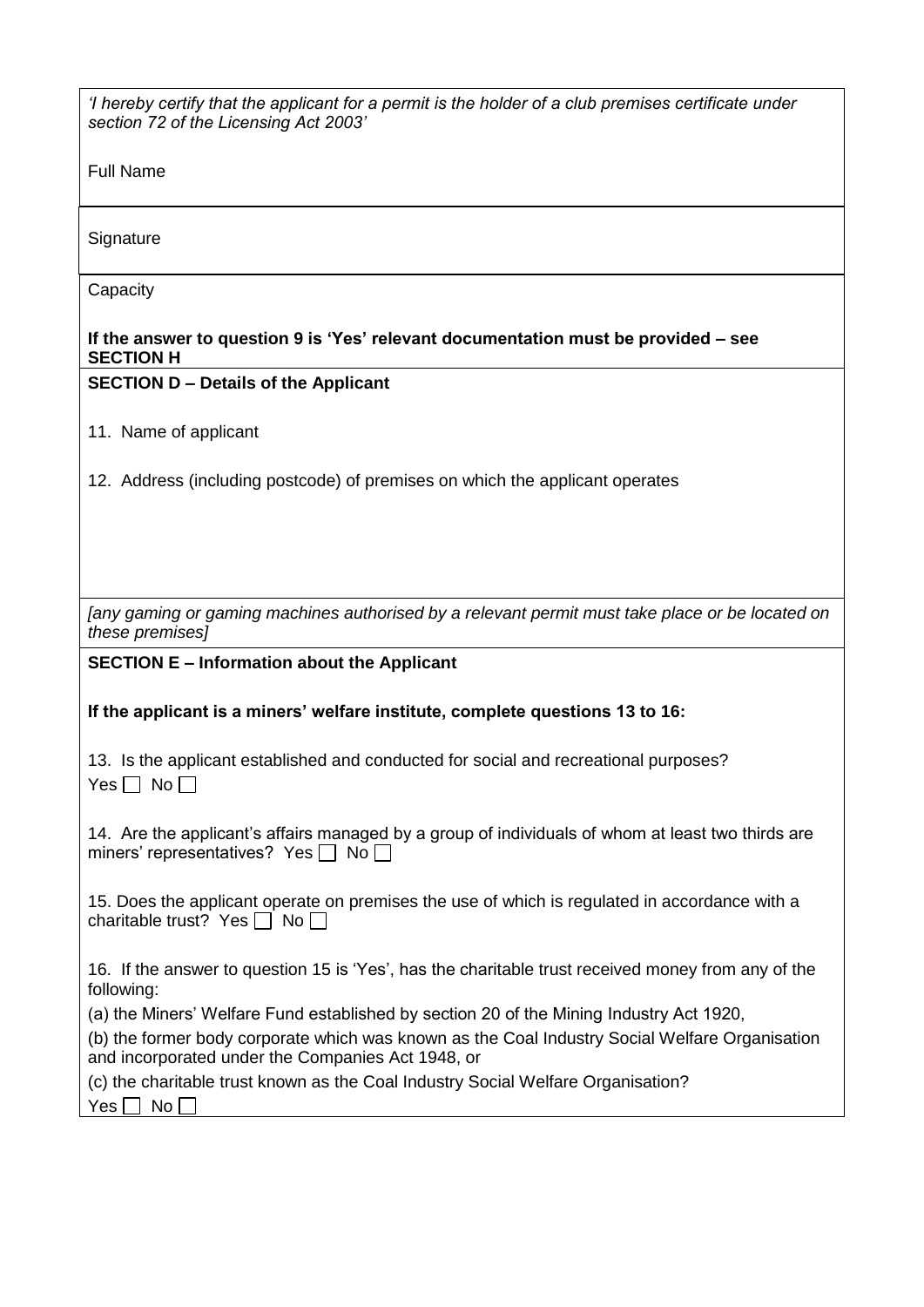| If the applicant is a members' club or commercial club, complete questions 17 to 22                                                                                |
|--------------------------------------------------------------------------------------------------------------------------------------------------------------------|
| 17. Is the applicant established with the purpose of functioning only for a limited period of time?<br>Yes $\Box$ No $\Box$                                        |
| 18. Does the applicant have at least 25 individual members? Yes $\Box$ No $\Box$                                                                                   |
| 19. Is the applicant established and conducted for the benefit of its members? Yes $\Box$ No $\Box$                                                                |
| 20. Is the applicant established or conducted as a commercial enterprise? Yes $\Box$ No $\Box$                                                                     |
| 21. Describe the purpose(s) for which the applicant is wholly or mainly established and conducted                                                                  |
|                                                                                                                                                                    |
|                                                                                                                                                                    |
| 22. If the applicant is established or conducted wholly or mainly for the purpose of the provision of<br>facilities for gaming, please specify the kinds of gaming |
|                                                                                                                                                                    |
| SECTION F – General information about person completing this application form on behalf<br>of applicant                                                            |
| 23. Name                                                                                                                                                           |
| 24. Capacity                                                                                                                                                       |
| 25. Address (including postcode)                                                                                                                                   |
|                                                                                                                                                                    |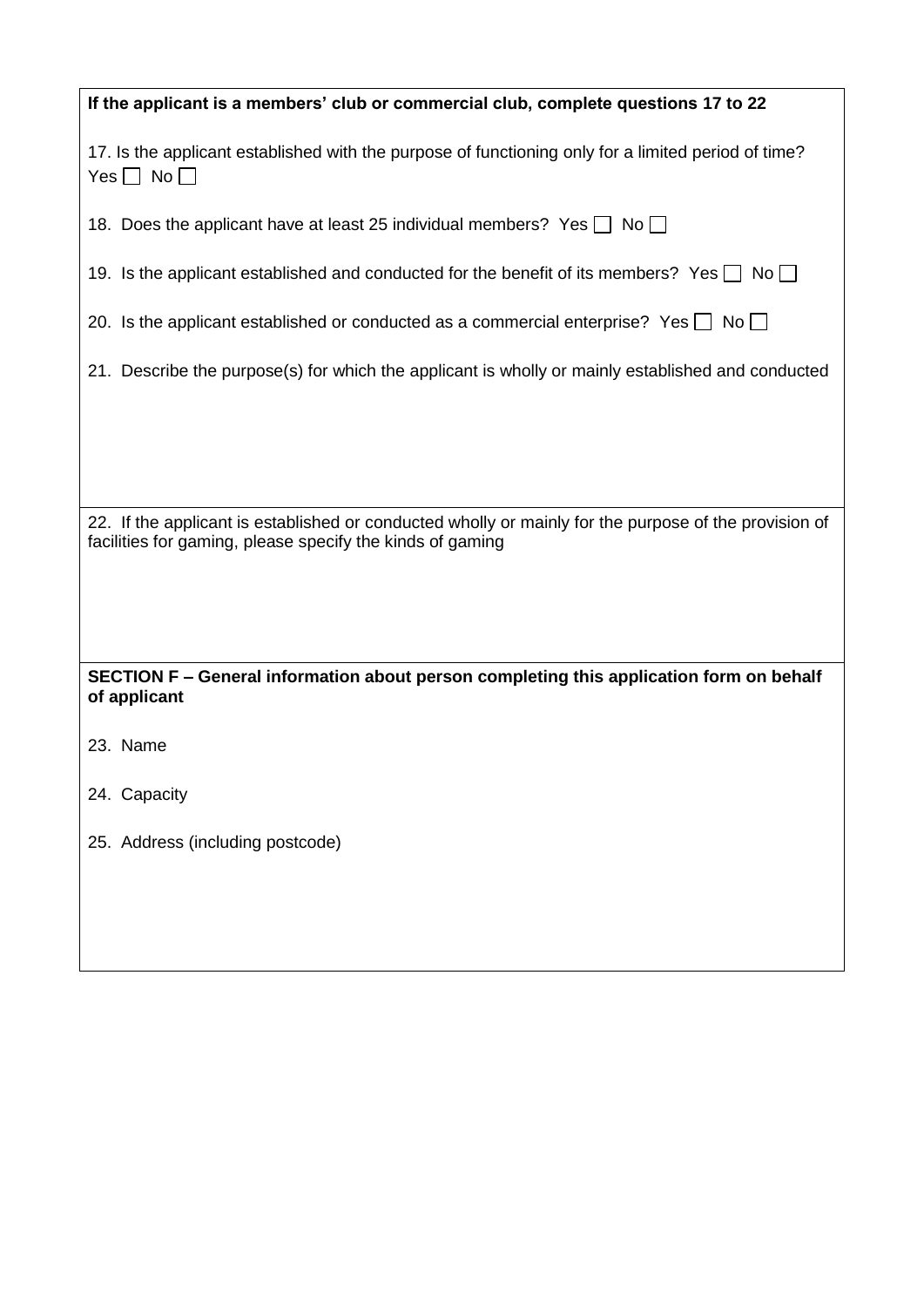| SECTION G – Contact details for correspondence associated with this application                                                                                                                                                                                                                                                                                       |  |  |  |
|-----------------------------------------------------------------------------------------------------------------------------------------------------------------------------------------------------------------------------------------------------------------------------------------------------------------------------------------------------------------------|--|--|--|
| 26. Please tick one box as appropriate:                                                                                                                                                                                                                                                                                                                               |  |  |  |
| Address in section $D \Box$<br>Address in section $F \Box$<br>Address below $\Box$ :                                                                                                                                                                                                                                                                                  |  |  |  |
| Address (including postcode)                                                                                                                                                                                                                                                                                                                                          |  |  |  |
|                                                                                                                                                                                                                                                                                                                                                                       |  |  |  |
|                                                                                                                                                                                                                                                                                                                                                                       |  |  |  |
|                                                                                                                                                                                                                                                                                                                                                                       |  |  |  |
| Telephone number                                                                                                                                                                                                                                                                                                                                                      |  |  |  |
| E-mail address (if the applicant is happy for correspondence in relation to this application to be<br>sent via e-mail)                                                                                                                                                                                                                                                |  |  |  |
| <b>SECTION H - Declaration</b>                                                                                                                                                                                                                                                                                                                                        |  |  |  |
| 27. Please complete the following declarations and checklist:                                                                                                                                                                                                                                                                                                         |  |  |  |
| I [full name]                                                                                                                                                                                                                                                                                                                                                         |  |  |  |
| a. make this application on behalf of the applicant and have authority to act on behalf of the<br>applicant.                                                                                                                                                                                                                                                          |  |  |  |
| b. confirm that I am aware of any relevant provision of a code of practice issued by the Gambling<br>Commission under section 24 of the Gambling Act 2005 about the location and operation of a<br>gaming machine.                                                                                                                                                    |  |  |  |
| c. confirm that I am aware that the permit to which this application relates will be subject to the<br>relevant conditions specified in section 271 or 273 of the Gambling Act 2005.                                                                                                                                                                                  |  |  |  |
| d. confirm that I am aware that (unless this application is made under the fast-track procedure) the<br>applicant must send a copy of this application and any accompanying documents to the Gambling<br>Commission and the chief officer of police (or chief constable in Scotland) within a period of seven<br>days beginning on the date this application is made. |  |  |  |
| e. confirm that, to the best of my knowledge, the information contained in this application<br>is true. I understand that it is an offence under section 342 of the Gambling Act 2005 to give<br>information which is false or misleading in, or in relation to, this application.                                                                                    |  |  |  |
| Checklist [tick as appropriate]:                                                                                                                                                                                                                                                                                                                                      |  |  |  |
| Payment of the appropriate fee of £<br>is enclosed.<br>A copy of the existing club gaming permit or club machine permit is enclosed [only applies to<br>applications to renew a permit]<br>A copy of the registration certificate issued under Part 2 of the Gaming Act 1968 is enclosed                                                                              |  |  |  |